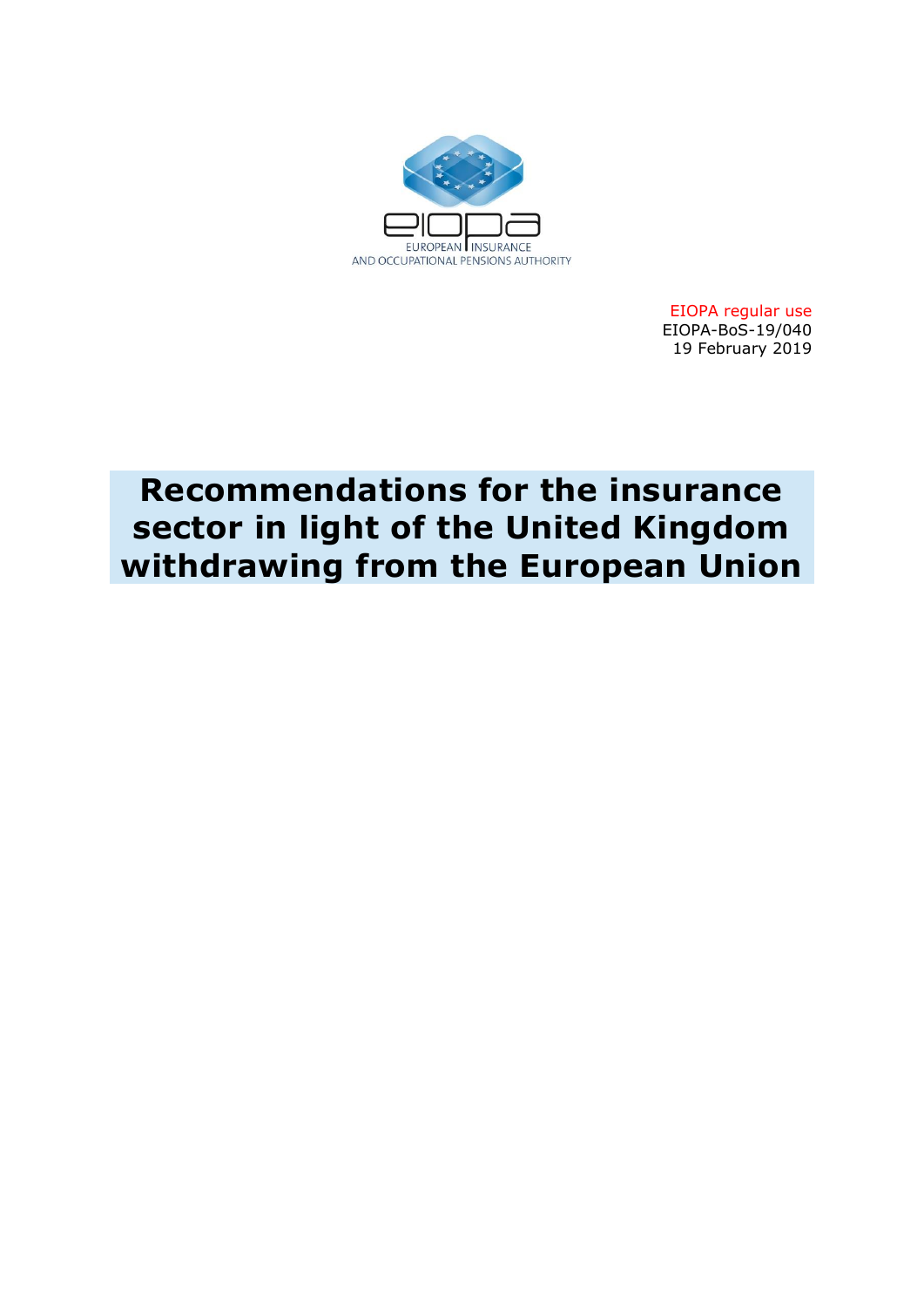# **Recommendations**

## **Introduction**

**.** 

- 1. In accordance with to Article 16 of Regulation (EU) No 1094/2010<sup>1</sup> (EIOPA Regulation), EIOPA is issuing recommendations for the insurance sector in light of the United Kingdom's (UK) withdrawing from the European Union.
- 2. These Recommendations are based on Directive 2009/138/EC<sup>2</sup> (Solvency II Directive), Directive (EU) 2016/97<sup>3</sup> (IDD) and EIOPA's guidelines and other relevant EIOPA instruments.
- 3. These Recommendations follow a series of Opinions, which EIOPA developed to promote consistent supervisory practices in matters related to the consequences of the UK's withdrawal from the European Union.
- 4. The withdrawal will take place on the date of entry into force of a withdrawal agreement or, failing that, two years after the UK's notification, on 30 March 2019, provided that there is no decision taken to extend the two-year period.
- 5. If the UK withdraws from the EU without ratification of the withdrawal agreement, the UK becomes a third country on 30 March 2019 and UK insurance undertakings and distributors lose their right to conduct business across the Member States by way of freedom of establishment and freedom to provide services. Furthermore, UK distributors with no registration in the EU27 will not be allowed anymore to carry out distribution activities in the EU27.
- 6. The EU and the UK negotiated a draft withdrawal agreement that includes a transition period after the withdrawal, during which the UK would remain part of the single market. The endorsement of the draft withdrawal agreement is uncertain at this stage. On 13 December 2018, the European Council called for work on preparedness at all levels for the consequences of the UK's withdrawal to be intensified, taking into account all possible outcomes.<sup>4</sup>
- 7. Article 41(4) of the Solvency II Directive requires insurance undertakings to take reasonable steps to ensure continuity and regularity in the performance of their activities, including the development of contingency plans.<sup>5</sup> EIOPA issued an Opinion<sup>6</sup> on 21 December 2017, calling on the competent authorities to ensure that insurance undertakings with affected cross-border business develop realistic contingency plans that set out measures to prevent insurance

<sup>1</sup> Regulation (EU) No 1094/2010 of the European Parliament and of the Council of 24 November 2010 establishing a European Supervisory Authority (European Insurance and Occupational Pensions Authority), amending Decision No 716/2009/EC and repealing Commission Decision 2009/79/EC (OJ L 331, 15.12.2010, p. 48-83)

<sup>2</sup> Directive 2009/138/EC of 25 November 2009 of the European Parliament and of the Council on the taking-up and pursuit of the business of Insurance and Reinsurance (Solvency II) (OJ L 335, 17.12.2009, p. 1–155)

 $3$  Directive (EU) 2016/97 of the European Parliament and of the Council of 20 January 2016 on insurance distribution (recast) (OJ L 26, 2.2.2016, p. 19–59)

<sup>&</sup>lt;sup>4</sup> See conclusions of the special meeting of the European Council (Article 50) on 13 December 2018, paragraph 5 [\(http://data.consilium.europa.eu/doc/document/XT-20022-2018-INIT/en/pdf\)](http://data.consilium.europa.eu/doc/document/XT-20022-2018-INIT/en/pdf).

<sup>&</sup>lt;sup>6</sup> EIOPA's Opinion on service continuity in insurance in light of the withdrawal of the United Kingdom from the European Union (EIOPA-BoS-17/389)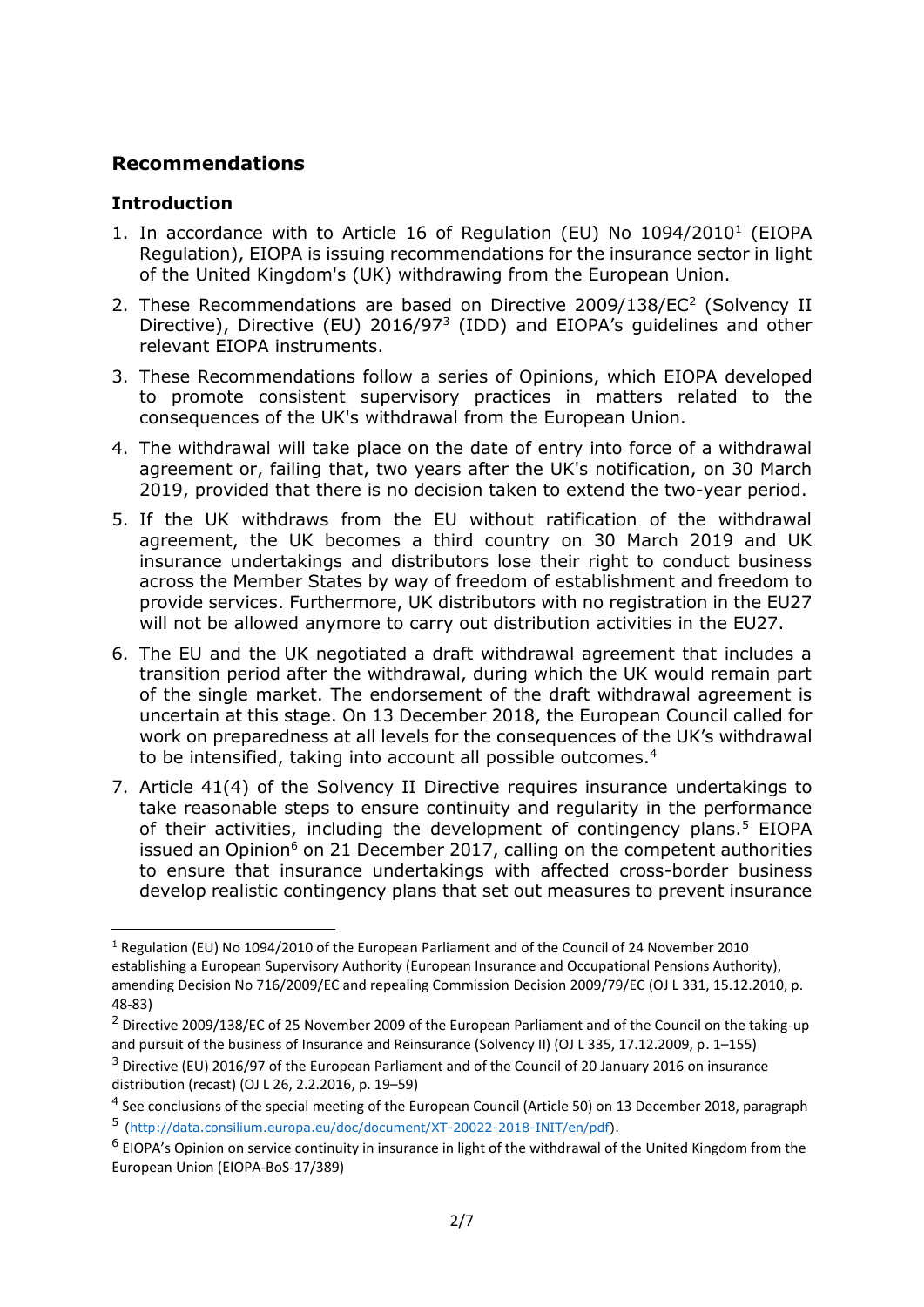activity without authorisation and ensure service continuity after the UK's withdrawal and that they implement those measures. The measures available to UK insurance undertakings include the transfer of portfolios of cross-border insurance to an insurance undertaking established in the EU27 and the establishment of third-country branches in the EU27.

- 8. Many UK insurance undertakings, located in the UK or Gibraltar, in particular with large cross-border business in the EU27, have taken action and are implementing contingency measures. However, as of November 2018, 124 UK and Gibraltar insurance undertakings, representing 0.16% of the total EEA30 insurance business, had no or insufficient contingency plans in place to prevent insurance activity without authorisation and to ensure service continuity after the UK's withdrawal.<sup>7</sup> The affected business has  $9.1$  million policyholders and insurance liabilities of EUR 7.4bn. The majority of the business (with insurance liabilities of EUR 5.4bn) relates to a handful of non-life insurance undertakings in the UK. Only 3 % of the potentially affected policyholders have a contract with life insurance undertakings. The remaining business has mainly low value and short-tail liabilities. Overall, 75% of the insurance contracts concerned belong to portfolios with average written premiums of less than EUR 100 per year. On average, the remaining duration of liabilities for 76% of the insurance contracts is less than two years. Whilst this concerns many EU27 Member States, some are more specifically affected in terms of number of policyholders with an existing cross-border contract.
- 9. The general objective of these Recommendations is to foster convergence and consistent supervisory approaches in the treatment of UK insurance undertakings and distributors across Member States by setting out guidance on the application of the existing legal framework considering arrangements between EU and non-EU counterparties.
- 10. These Recommendations are also applicable with regard to insurance undertakings and distributors established in Gibraltar.
- 11. These Recommendations are addressed to the competent authorities. Notwithstanding the fact that specific provisions describe obligations to be met by insurance undertakings and intermediaries, this document is not to be read as imposing any direct requirements upon those financial institutions. Financial institutions are required to comply with the supervisory or regulatory framework applied by their national competent authority.
- 12. If not defined in these Recommendations, the terms have the meaning defined in the legal acts referred to in the introduction.
- 13. The Recommendations shall apply from the date following that on which the Treaties cease to apply to and in the UK pursuant to Article 50(3) of the Treaty on European Union.

## **Recommendation 1 – General objective**

**.** 

14. In their treatment of cross-border business of UK insurance undertakings, competent authorities should aim to minimise the detriment to policyholders and beneficiaries, based on the applicable EU and national laws.

<sup>&</sup>lt;sup>7</sup> See EIOPA communication of 5 November 2018[, https://eiopa.europa.eu/Pages/News/EIOPA-calls-for](https://eiopa.europa.eu/Pages/News/EIOPA-calls-for-immediate-action-to-ensure-service-continuity-in-cross-border-insurance-.aspx)[immediate-action-to-ensure-service-continuity-in-cross-border-insurance-.aspx.](https://eiopa.europa.eu/Pages/News/EIOPA-calls-for-immediate-action-to-ensure-service-continuity-in-cross-border-insurance-.aspx)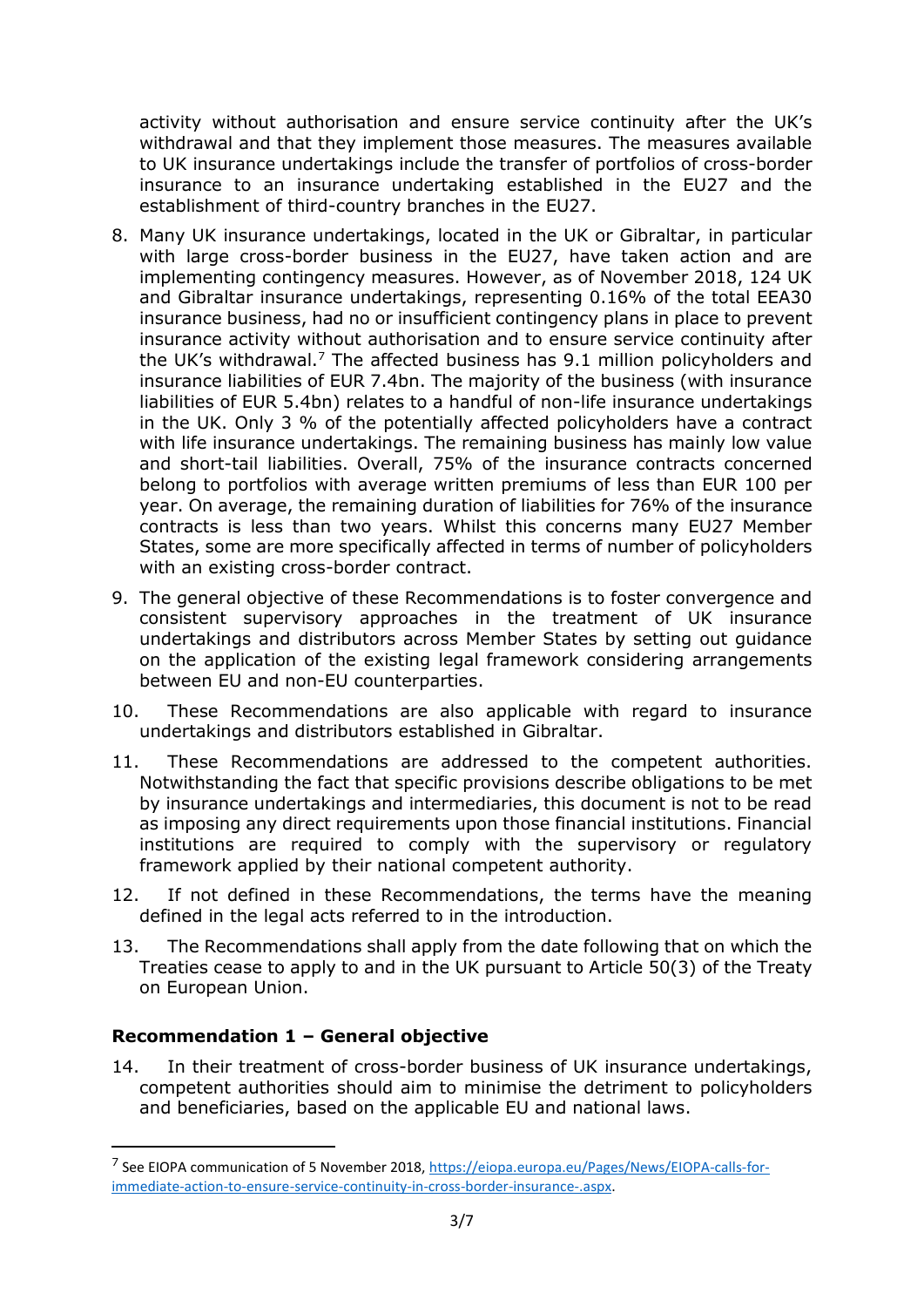## **Recommendation 2 – Orderly run-off**

- 15. Competent authorities should apply a legal framework or mechanism to facilitate the orderly run-off of business which became unauthorised or they should require the insurance undertakings to immediately take all necessary measures to become authorised under Union law.
- 16. Competent authorities should prevent that UK undertakings conclude new insurance contracts or establish, renew, extend, increase or resume insurance cover under the existing insurance contracts in their jurisdiction as long as they are not authorised for such insurance activities under Union law. This is without prejudice to policyholder rights to exercise an option or right in an existing insurance contract to realise their pension benefits.
- 17.Competent authorities should make every effort to supervise the cross-border business of UK insurance undertakings in their jurisdictions. The supervision should include conduct supervision and, in co-operation with the supervisory authorities in the UK, appropriate oversight of the relevant prudential aspects of the cross-border business, including the financial position of the UK undertaking. The supervision should be risk-based and take into account proportionality.

## **Recommendation 3 – Authorisation of third-country branches**

- 18. In accordance with Article 162 of the Solvency II Directive, UK insurance undertakings may seek authorisation to carry out cross-border business through a branch in a Member State and thus ensure that they can service cross-border business in that Member State.
- 19. In assessing whether the legal conditions for the authorisation of such a branch are fulfilled, competent authorities should apply the principle of proportionality and take into account that the UK insurance undertaking was subject to Solvency II requirements before the UK's withdrawal.
- 20. Where it would accelerate the authorisation procedure, competent authorities should consider restricting the authorisation of the branch to the run-off of existing business.

#### **Recommendation 4 - Lapse of authorisation**

21.Where the legal framework of a Member State includes provisions on the treatment of insurance undertakings after a lapse of their authorisation as referred to in Article 144(1)(a) of the Solvency II Directive, the competent authority should consider applying these provisions to UK insurance undertakings in their jurisdiction after the UK's withdrawal. In that case, the competent authority should make every effort to ensure an effective enforcement of those provisions, in co-operation with the supervisory authorities in the UK.

#### **Recommendation 5 – Portfolio transfers**

22. Competent authorities should allow the finalisation of portfolio transfers from UK insurance undertakings to EU27 insurance undertakings, provided that it was initiated before the withdrawal date. For that purpose, competent authorities should co-operate closely with the supervisory authorities in the UK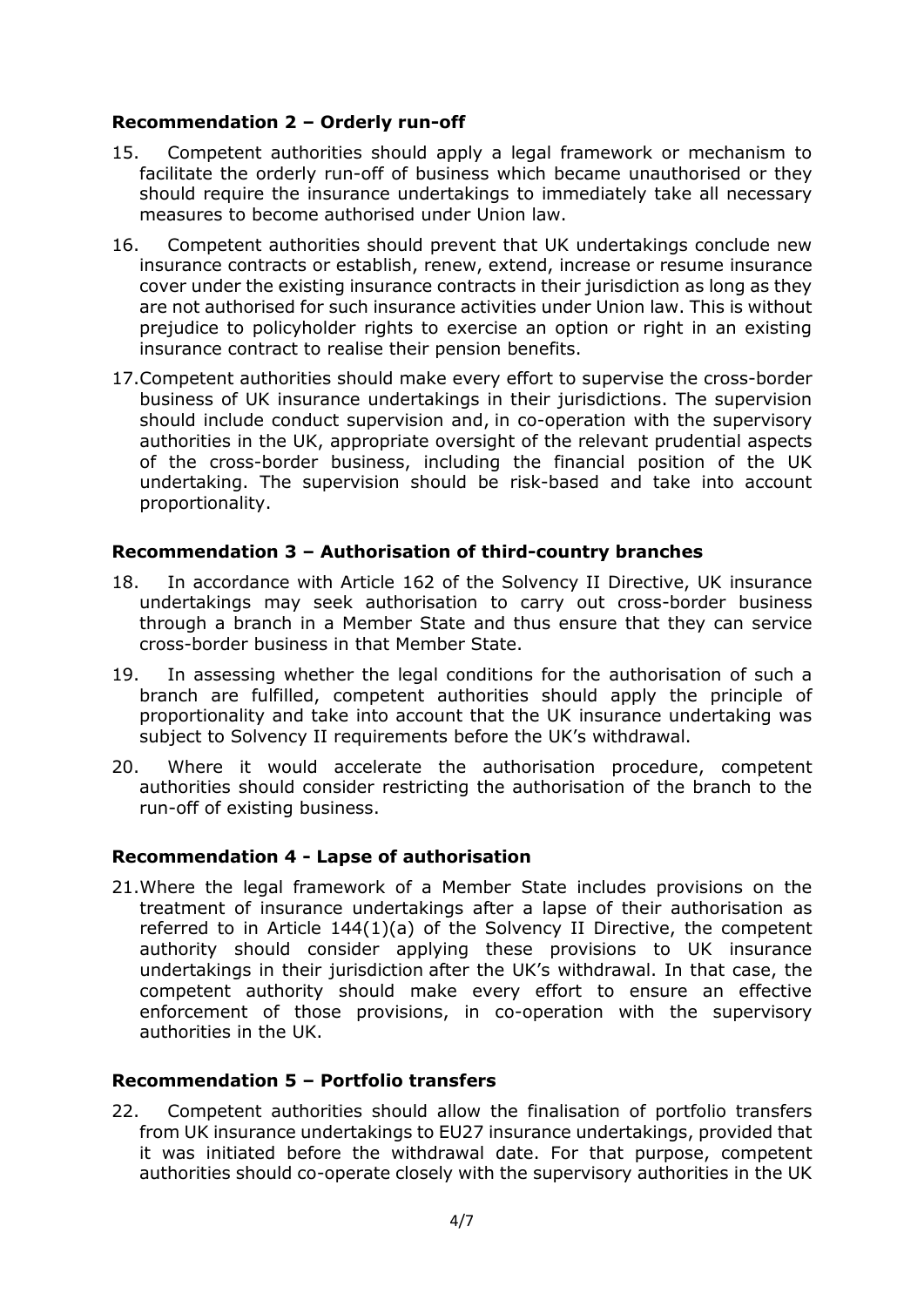taking into account the requirements of Article 39 of the Solvency II Directive and the provisions of Section 4.2.1. of the Decision of the Board of Supervisors on the collaboration of the insurance supervisory authorities of the Member States of the European Economic Area of 30 January 2017 (EIOPA-BoS-17/014). Competent authorities should deem a portfolio transfer to be initiated in case the UK supervisory authorities have notified them about the initiation of the portfolio transfer and the UK insurance undertaking has paid the regulatory transaction fee to the supervisory authority(s) in the UK and appointed an independent expert for the transfer.

## **Recommendation 6 – Change in the habitual residence or establishment of the policyholder**

- 23. Where a policyholder with habitual residence or, in the case of a legal person, place of establishment in the UK concluded a life insurance contract with a UK insurance undertaking and afterwards the policyholder changed its habitual residence or place of establishment to a EU27 Member State, competent authorities should take into account in the supervisory review that the insurance contract was concluded in the UK and the UK insurance undertaking did not provide cross-border services for the EU27 for this contract.
- 24. Competent authorities should apply the same approach to non-life insurance contracts that do not relate to buildings or to buildings and their contents or to vehicles.

## **Recommendation 7 – Cooperation between competent authorities**

- 25. Where a UK insurance undertaking has cross-border business in more than one Member State, the competent authorities of those Member States should co-operate with regard to supervising that business, in particular by exchanging the following information, taking into account the principle of proportionality:
	- (a) the nature and scale of the cross-border business in their jurisdiction;
	- (b)measures taken or planned by the undertaking to ensure an orderly run-off of the cross-border business;
	- (c) supervisory measures taken or, where appropriate, intended by the competent authority with regard to the undertaking;
	- (d)any conduct or solvency issues identified with regard to the undertaking.
- 26. Where deemed necessary, EIOPA may establish a cooperation platform for a specific undertaking with the participation of the competent authorities concerned. Competent authorities should make every effort to participate in the platform.

#### **Recommendation 8 – Communication to policyholders and beneficiaries**

27. Competent authorities should inform UK insurance undertakings with crossborder business in their Member State of the requirement to disclose to the policyholders and beneficiaries of those contracts that are affected by the consequences of the UK's withdrawal, the consequences for the rights and obligations of policyholders and beneficiaries regarding those contracts.